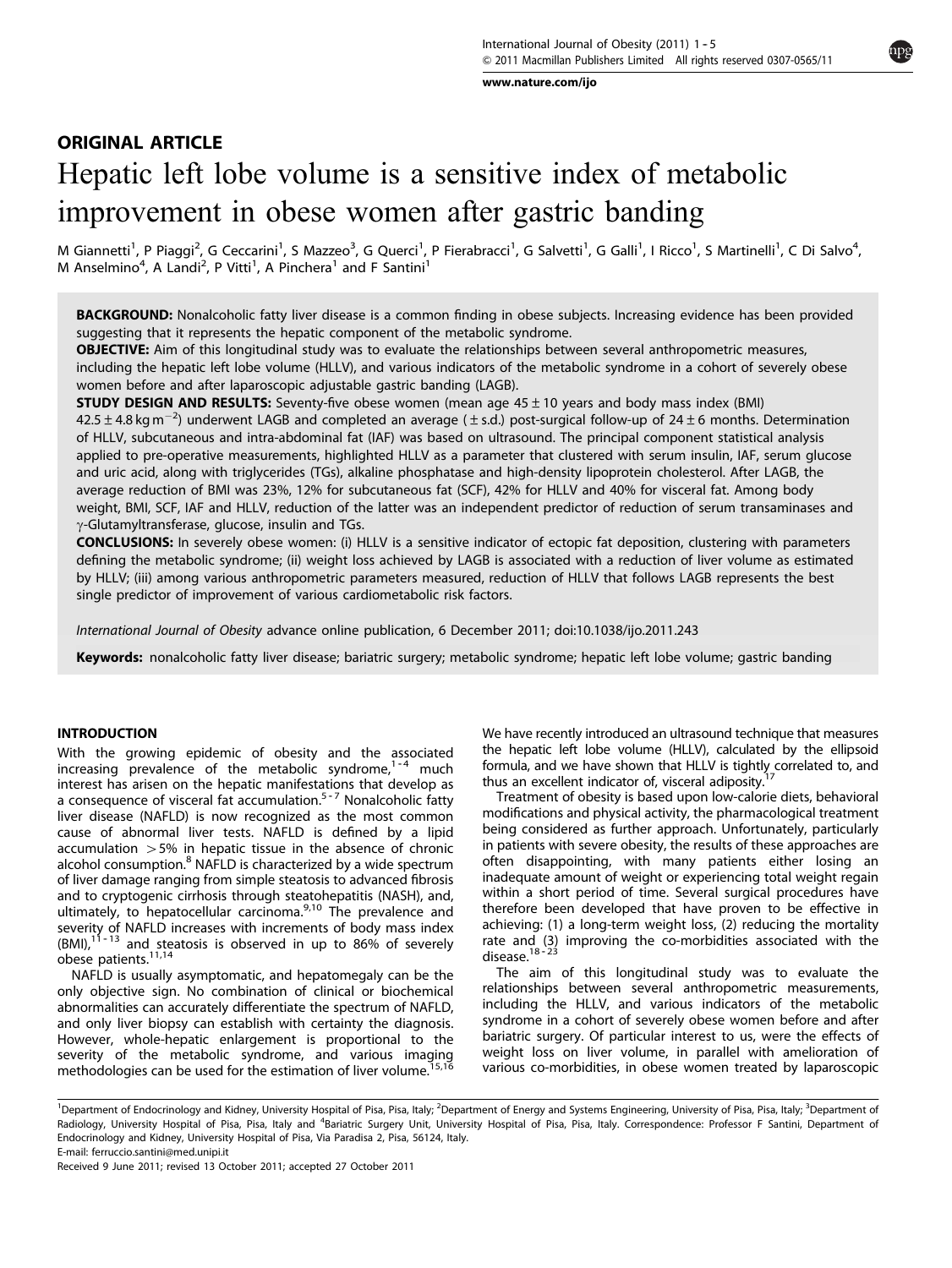2

adjustable gastric banding (LAGB). LAGB was chosen because it produces a sustained weight loss without major alterations of the anatomy and physiology of the gastrointestinal tract. $24,25$ 

### SUBJECTS AND METHODS

In this study, 75 consecutive obese women were included, who underwent LAGB and completed an average ( $\pm$  s.d.) post-surgical follow-up of 24 $\pm$ 6 months. Patients of our study belonged to a cohort of 145 women who underwent gastric banding during the same time period. Among them, 33 women could not be included because of the selection criteria described below. Thirty women could not be enrolled because of missing information due to unintentional events that precluded the collection of the entire dataset, whereas seven subjects were lost at follow-up.

The mean age of the 75 patients was  $45 \pm 10$  years (range 22-67 years). the mean body weight was  $110.7 \pm 14.8$  kg (range 78.5 - 148 kg) and the mean BMI was  $42.5 \pm 4.8$  kg m<sup>-2</sup> (range 33.9-55.7 kg m<sup>-2</sup>).

None of the patients was taking hypoglycemic, hypolipemic or hypouricemic agents (18 were taking anti-hypertensive drugs). Additional exclusion criteria were: self-reported alcohol consumption  $>$  20 g daily, use of illicit drugs or hepatotoxic medications, viral hepatitis as assessed by conventional serum markers, pregnancy or breast feeding within the 12 month period before enrolment. Clinical, hematological and instrumental examinations of each patient were performed following the Italian guidelines for obesity, and each patient was treated according to the appropriate protocols for her condition. Anthropometric measures were determined after an overnight fasting. Body weight was measured to the nearest kilogram, whereas height and abdominal circumference were determined to the nearest centimeter.

Venous blood samples were obtained after an overnight fasting for measurement of serum glucose, triglycerides (TGs), total cholesterol, highdensity lipoprotein (HDL) cholesterol, uric acid, aspartate aminotransferase (AST), alanine aminotransferase (ALT), y-Glutamyltransferase (GGT), alkaline phosphatase (ALP), erythrocyte sedimentation rate (ESR) and insulin. The homeostasis model of insulin resistance (HOMA) was calculated based on fasting serum glucose and insulin concentrations.<sup>[26](#page-4-0)</sup> Ultrasound examination for determination of HLLV, subcutaneous and intra-abdominal fat (IAF) was performed as previously described.<sup>[17](#page-4-0)</sup> Briefly, the ellipsoid formula (width  $\times$  height  $\times$  length  $\times$  0.52) was applied to calculate the HLLV. The height of the lobe was obtained by an epigastric longitudinal scan, considering the distance between the diaphragm and the lower margin of the left lobe. The length of the lobe was calculated on the axial scan by drawing a line between the round ligament and the lateral margin of the hepatic lobe. Thickness was obtained on both the axial and the longitudinal scans, measuring the distance between the anterior and the posterior borders of the liver. Thickness of the abdominal subcutaneous fat (SCF) was taken 1-cm over the transversal umbilical vein, by measuring the distance between the skin and the external face of the muscular fascia, while IAF thickness was defined as the distance between the internal face of the same muscle and the anterior wall of the aorta.

All patients underwent LAGB (Swedish Adjustable Gastric Band by Ethicon Endo-Surgery, Johnson and Johnson, New Brunswick, NJ, USA) performed by the same surgeon. At the time of post-surgical evaluation, the same clinical, hematological, and instrumental examinations were repeated as already described.

#### STATISTICAL ANALYSIS

The principal component analysis  $(PCA)^{27}$  $(PCA)^{27}$  $(PCA)^{27}$  based on standardized parameters (that is, anthropometric and hematological measurements) was applied in order to identify groups of correlated variables. Namely, PCA is a dimensional reduction technique, which seeks the best linear combinations of variables (the principal components (PCs)), that account for most of the variance of the total data. PCs are found to be uncorrelated from each other and ordered in decreasing way of explained variance, so that the first PC is the best linear combination of variables that accounts for most of the variability, the second PC for most of the residual variance (uncorrelated with the first PC) and so on until all variability is explained by all calculated PCs.

The number of significant PCs was determined using the scree test criterion<sup>[27](#page-4-0)</sup> by plotting the percentage of explained variance by each PC versus their rank (that is, the scree plot) and further confirmed by the parallel analysis statistical approach.<sup>[28](#page-4-0)</sup> The Pearson's correlation coefficient (that is, PCA loading) and the squared cosine index were employed to quantify the contribution of each variable on extracted PCs in order to highlight the clusters of correlated variables.

Student's t-test for paired data was used to evaluate differences before and after LAGB intervention for all variables. Logarithmic transformations of skewed variables were employed, as needed.

For each parameter (dependent variable), a multiple linear regression analysis using a forward stepwise selection algorithm was employed to determine the significant predictors among independent variables (P-value  $< 0.05$ ). The  $R^2$  statistic was employed to quantify the contribution of explained variance by the significant predictor selected at each step.

Data analysis was performed using Matlab (MathWorks, Natick, MA, USA) and statistical significance was assumed for P-values <0.05. Data are presented as mean  $\pm$  s.d.. Statistical analysis was conducted by PP and AL from the Department of Energy and Systems Engineering, University of Pisa.

#### RESULTS

Anthropometric and hematological parameters before and after LAGB

[Table 1](#page-2-0) shows the values of anthropometric and metabolic measurements obtained before and 2 years after LAGB in our cohort of 75 severely obese female patients.

As expected, after bariatric surgery, a marked reduction of body weight was observed. Weight loss was associated with a significant reduction of SCF and with an even more pronounced reduction of IAF and HLLV.

Significant reductions of serum glucose, uric acid, TGs, ESR, ALP, AST, ALT and GGT were also noticed, together with a marked reduction of serum leptin and fasting insulin. Insulin resistance (as assessed by the HOMA index) decreased, whereas HDL cholesterol significantly increased.

# PCA of data obtained before LAGB

As a result of PCA, scree plot and parallel analysis, all parameters measured before surgery could be clustered in two components (PCs) explaining together 38% of the total variance.

HLLV ( $r = 0.73$ ), HOMA index ( $r = 0.71$ ), insulin ( $r = 0.66$ ), IAF  $(r = 0.62)$ , GGT ( $r = 0.56$ ), serum glucose ( $r = 0.55$ ) and uric acid  $(r = 0.52)$  were mainly represented on the PC1 (squared cosines on  $PC1 > 60\%$ ,  $P < 0.01$ ) that accounted for 26% of the total variance; furthermore, smaller but significant contributions to this cluster of variables were given by TGs ( $r = 0.40$ ), ALP ( $r = 0.38$ ) and, inversely, by HDL cholesterol  $(r = -0.34)$ .

Body weight ( $r = 0.62$ ) along with small contributions by total cholesterol ( $r = -0.33$ ) and leptin ( $r = 0.31$ ) was mostly associated with the PC2 (squared cosines on PC2  $>60\%$ , P $< 0.05$ ) that explained an additional 12% of the total variance.

BMI ( $r_{PC1} = 0.60$ ,  $r_{PC2} = 0.60$ ; squared cosine = 50% on both PC1 and PC2), AST ( $r_{PC1} = 0.57$ ,  $r_{PC2} = -0.66$ ; squared cosines = 43% on PC1 and 57% on PC2), ALT ( $r_{PC1} = 0.60$ ,  $r_{PC2} = -0.64$ ; squared cosines = 47% on PC1 and 53% on PC2) and ESR ( $r_{PC1} = 0.34$ ,  $r_{PC2} = 0.30$ ; squared cosines = 57% on PC1 and 43% on PC2) were associated with both PCs.

PCA loadings are shown in [Figure 1](#page-2-0) where the absolute values of the correlation coefficients between each variable and the PC1 (x axis) are plotted against those related to the PC2 (y axis). HLLV, HOMA index, insulin, IAF, serum glucose, uric acid, ALP, TG and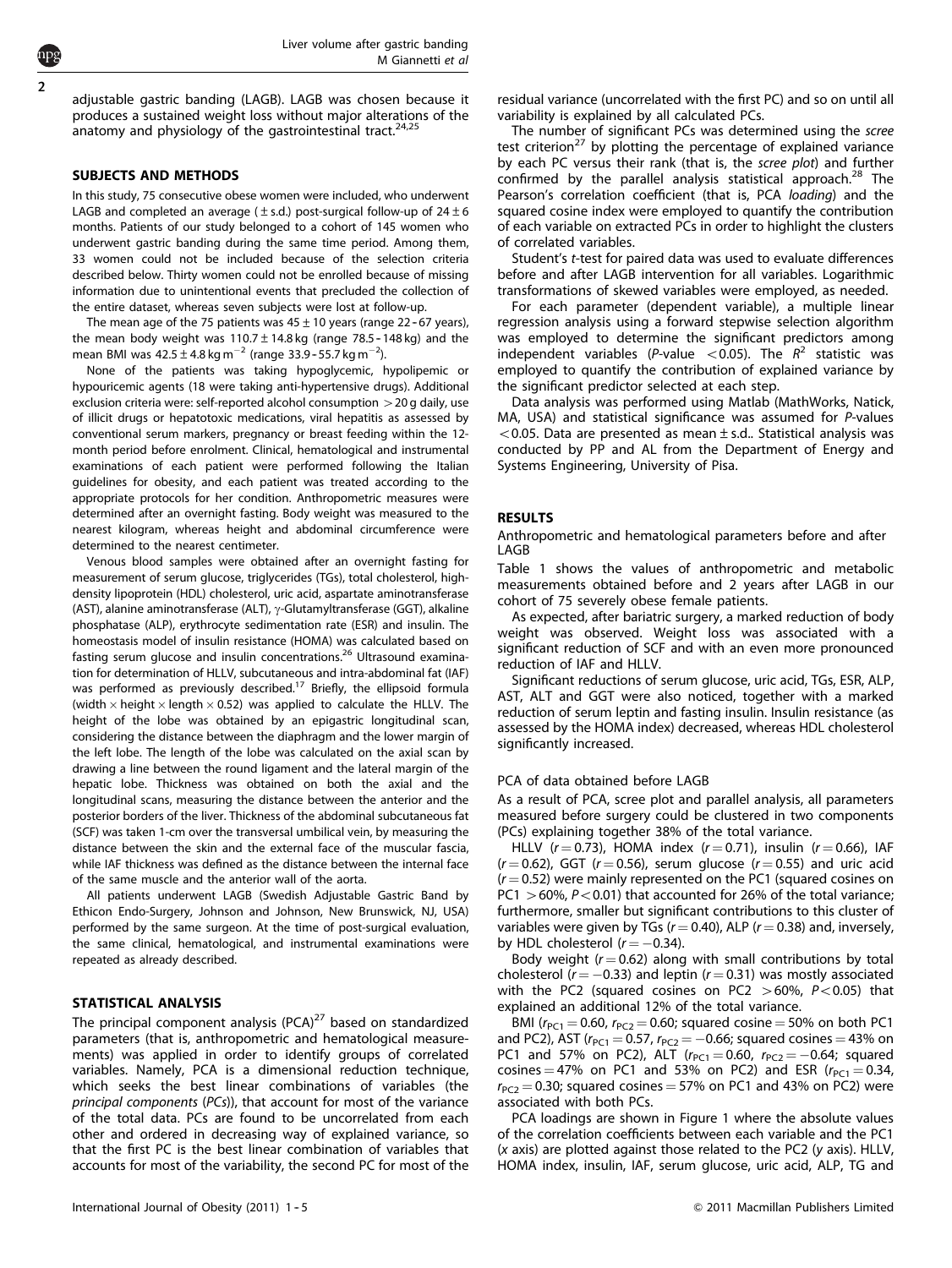<span id="page-2-0"></span>

|                                        | <b>Before</b>     | After            | Mean variation (%)     | Statistical significance |
|----------------------------------------|-------------------|------------------|------------------------|--------------------------|
| (A) Anthropometric measures            |                   |                  |                        |                          |
| Body weight (kg)                       | $110.7 \pm 14.8$  | $85.2 \pm 11.9$  | $-25.6$ ( $-23.1\%$ )  | P < 0.001                |
| BMI (kg m <sup><math>-2</math></sup> ) | $42.5 \pm 4.8$    | $32.9 \pm 4.1$   | $-9.7$ ( $-22.7%$ )    | P < 0.001                |
| SCF (mm)                               | $40.2 \pm 10.4$   | $35.6 \pm 11.6$  | $-4.6$ ( $-11.5%$ )    | P < 0.001                |
| IAF (mm)                               | $79.2 \pm 20.3$   | $47.5 \pm 17.7$  | $-31.7$ ( $-40.0\%$ )  | P < 0.001                |
| HLLV (cc)                              | $401.9 \pm 192.8$ | $232.5 \pm 86.4$ | $-169.4$ ( $-42.1\%$ ) | P < 0.001                |
| (B) Laboratory measures                |                   |                  |                        |                          |
| Serum glucose (mg dl <sup>-1</sup> )   | $96.8 \pm 18.9$   | $83.5 \pm 8.3$   | $-13.3$ ( $-13.7%$ )   | P < 0.001                |
| Uric acid (mg $dl^{-1}$ )              | $5.4 \pm 1.1$     | $4.1 \pm 1.2$    | $-1.3$ ( $-24.2%$ )    | P < 0.001                |
| TG (mg dl <sup>-1</sup> )              | $139.1 \pm 65.2$  | $94.1 \pm 35.6$  | $-45.1$ ( $-32.4%$ )   | P < 0.001                |
| Total cholesterol (mg/dl)              | $215 \pm 44.6$    | $213.5 \pm 41.5$ | $-1.5$ ( $-0.7\%$ )    | N.S.                     |
| HDL cholesterol (mg dl <sup>-1</sup> ) | $54.5 \pm 10$     | $65.8 \pm 14$    | $+12.7 (+23.2%)$       | P < 0.001                |
| ESR (mm $h^{-1}$ )                     | $25.2 \pm 14.3$   | $19.4 \pm 11.7$  | $-5.6$ ( $-22.3%$ )    | P < 0.001                |
| AST $(UI^{-1})$                        | $22.5 \pm 11.4$   | $15.5 \pm 4.9$   | $-7$ ( $-30.9%$ )      | P < 0.001                |
| ALT $(UI^{-1})$                        | $29.3 \pm 22.7$   | $14.6 \pm 6.6$   | $-14.8$ ( $-50.4%$ )   | P < 0.001                |
| $GGT (UI-1)$                           | $26.6 \pm 18.8$   | $14.1 \pm 9.5$   | $-12.5$ ( $-46.8%$ )   | P < 0.001                |
| ALP $(U1^{-1})$                        | $188.7 \pm 46.9$  | $152.6 \pm 46.1$ | $-36.1$ ( $-19.1\%$ )  | P < 0.001                |
| Insulin $(mUI^{-1})$                   | $16.8 \pm 9$      | $7.6 \pm 4.5$    | $-9.4 (-56.1%)$        | P < 0.001                |
| Leptin $(nqml^{-1})$                   | $57.3 \pm 27.6$   | $20.6 \pm 11.6$  | $-37.1$ ( $-64.8%$ )   | P < 0.001                |
| HOMA index                             | $4.1 \pm 2.6$     | $1.6 \pm 1$      | $-2.6$ ( $-62.9%$ )    | P < 0.001                |

Abbreviations: ALP, Alkaline phosphatase; ALT, Alanine aminotransferase; AST, aspartate aminotransferase; BMI, body mass index; ESR, erythrocyte sedimentation rate; GGT, y-glutamyltransferase; HDL, high-density lipoprotein; HLLV, hepatic left lobe volume; HOMA, homeostasis model of insulin resistance; IAF, intra-abdominal fat; N.S., not significant; SCF, subcutaneous fat; TG, triglyceride. HLLV, SCF and IAF were assessed by ultrasound. Data are presented as mean±s.d. Mean variations (calculated by subtracting data obtained after LAGB to those measured before LAGB) are expressed also as % variation with respect to pre-operative values.

HDL cholesterol best clustered together, whereas body weight, BMI, AST, ALT and GGT were grouped in a different cluster. ESR, total cholesterol, leptin and SCF clustered in a third distinct group.

In summary, these results suggest that HLLV is an anthropometric parameter that clusters with those strictly related to the metabolic syndrome and is a sensitive indicator of visceral adiposity.

#### Multivariate analysis of changes after LAGB

The relationship between improvements of various serum parameters (dependent variables) and reduction of various anthropometric measures (independent variables) was analyzed by multiple regression analysis using a forward stepwise algorithm. Reductions of liver enzymes AST ( $R^2 = 23\%$ ,  $P < 0.01$ ) and ALT ( $R^2 = 23\%$ , P<0.01) were related only to reduction of HLLV, whereas reduction of GGT was correlated to both reduction of HLLV ( $R^2 = 14\%$ ,  $P < 0.01$ ) and reduction of BMI (additional  $R^2 = 6\%, P < 0.05$ ).

The reductions of serum glucose ( $R^2 = 16$ %, P < 0.01), HOMA index  $(R^2 = 16\%, P < 0.01)$  and TGs  $(R^2 = 10\%, P < 0.01)$  were independently associated only with reduction of HLLV [\(Figure 2\)](#page-3-0), whereas reduction of fasting insulin was related to both reduction of HLLV  $(R^2 = 13\%, P < 0.01)$  and reduction of body weight (additional  $R^2 = 5\%$ ,  $P < 0.05$ ).

The post-surgical reductions of ALP ( $R^2 = 18\%$ ,  $P < 0.01$ ), ESR  $(R^2 = 9\%$ , P < 0.01), leptin  $(R^2 = 6\%$ , P < 0.05) and the increase of HDL ( $R^2$  = 13%, P < 0.01) were independently associated only with reduction of body weight. Finally, reduction of uric acid was associated both with reduction of IAF ( $R^2 = 18$ %,  $P < 0.01$ ) and reduction of BMI (additional  $R^2 = 5\%$ , P < 0.05). Various results from multivariate analyses are summarized in [Figure 3](#page-3-0).

# **DISCUSSION**

BMI is the measure commonly used to define and classify obesity. However, BMI does not fully predict the morbidities associated



Figure 1. Graphical plot of loadings obtained from the PCA of anthropometric and hematological measurements of 75 obese women before LAGB. The correlation coefficients (absolute values) between single variables and the first PC (x axis) are plotted against those related to the second PC (y axis). The hierarchical clustering algorithm (using the Ward's method), applied to the absolute values of loadings, identified three clusters of correlated variables as the optimal number of distinct groups. The related Voronoi diagram was also drawn (black lines) to highlight the separation borders of the three clusters. HLLV, HOMA index, insulin, IAF, serum glucose, uric acid, ALP, TGs and HDL cholesterol best clustered together (black crosses, gray area), whereas body weight, BMI, AST, ALT and GGT were grouped in a different cluster (black triangles). ESR, total cholesterol, leptin and SCF clustered in a third distinct group (black squares).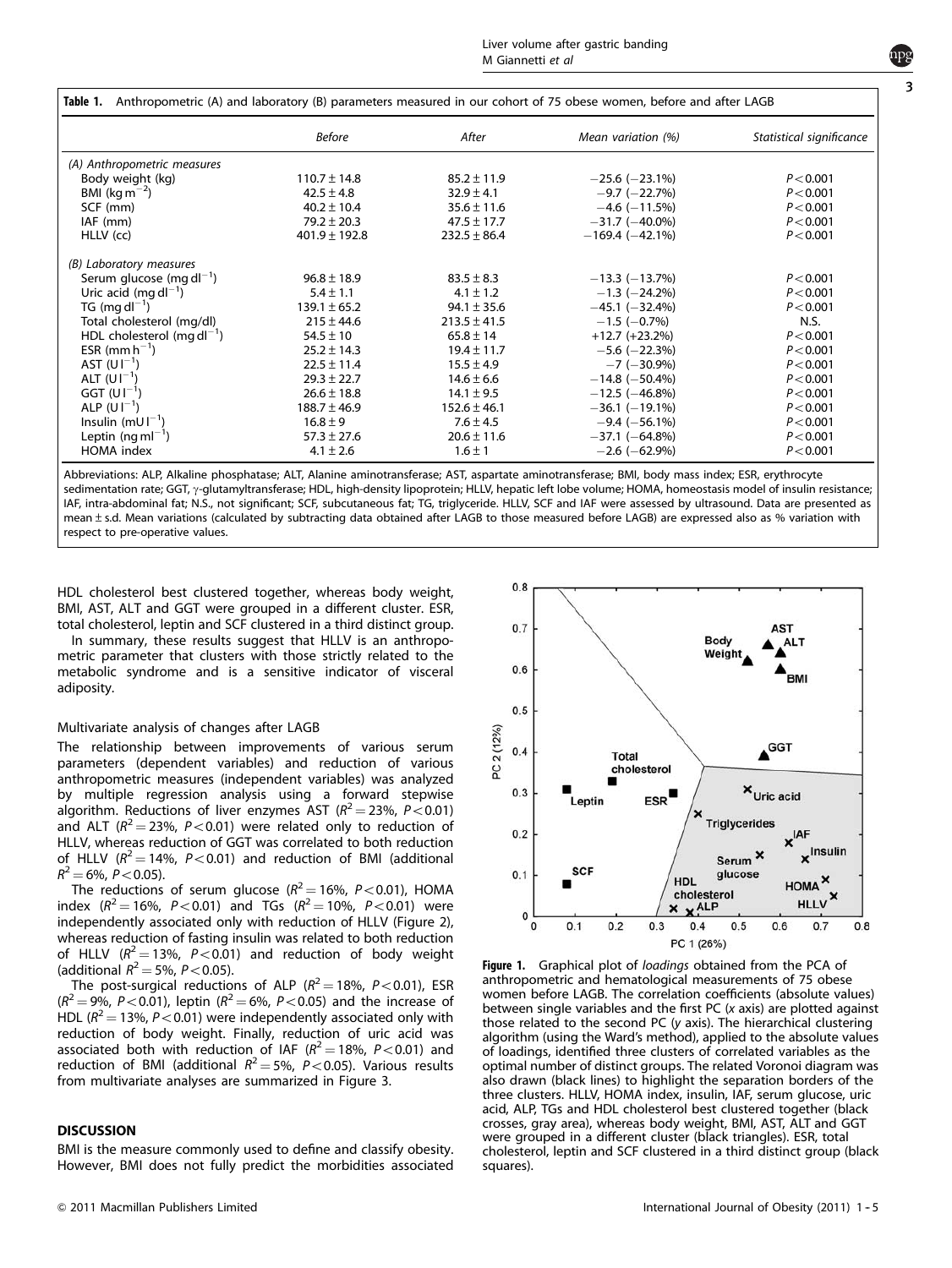<span id="page-3-0"></span>

Figure 2. Correlations between the post-surgical reduction of HLLV and those of serum glucose (upper panel), HOMA index (middle panel) or TGs (lower panel) in 75 obese women after LAGB.

with abnormal fat accumulation. Abdominal obesity is more closely associated with cardiovascular risk than gluteo-femoral obesity is, and a large body of studies indicates that waist circumference and the waist-to-hip ratio are better predictors of cardiovascular risk, morbidity and mortality than BMI, $^{29-31}$ 



Figure 3. Explained  $R^2$  in multivariate regression analyses between improvement of each hematological parameter (dependent variable) and anthropometric measures (independent variables), selected as the most significant by the forward stepwise algorithm. For each hematological parameter (plotted on the x axis), the variance (that is,  $R^2$  statistic expressed as percentage, y axis) that is explained by various independent predictors is graphed using different colors. Reductions of AST, ALT, serum glucose, HOMA index, GGT, insulin and TGs were mostly related to HLLV reduction (shown in black), whereas leptin, ESR, HDL cholesterol and ALP variations were mostly related to weight loss (shown in white). Reduction of uric acid was associated with reduction of intraabdominal fat (dark gray) and with reduction of BMI (light gray).

particularly in severe obesity.<sup>[32](#page-4-0)</sup> A failure in the capacity of SCF to accumulate additional energy might be associated with storage of the lipid surplus in ectopic fat depots. Lipid deposition in tissues, such as liver, skeletal muscle and visceral fat, is thought to be involved in the pathogenesis of insulin resistance, atherogenic dyslipidemia and a chronic low-grade systemic pro-thrombotic  $infl$ ammatory state.<sup>[7](#page-4-0)</sup> Yet, simple measurements of abdominal circumferences, though extremely powerful in epidemiological studies, may not be sufficient to identify the single patient at high risk of cardiovascular disease and diabetes mellitus, in particular in severely obese subjects in whom the excess of SCF may lead to an overestimation of IAF depots. The need of proper assessment of regional fat distribution by imaging techniques has been advocated to establish the relationship between ectopic fat deposition and relevant metabolic markers, and to facilitate the identification of obese individuals who are at increased risk of cardiovascular disease, and thus better candidates for interven-tions, including bariatric surgery.<sup>[7](#page-4-0)</sup> With this aim, we have recently developed an easy, safe, repeatable and low-cost technique that allows a precise determination of HLLV during routine abdominal ultrasound examination, $17$  and we have shown that HLLV is a sensitive indicator of visceral adiposity in obese subjects.

In the present study, we have expanded our previous observation by applying a statistical analysis (PCA) able to identify clusters of correlated variables in obese patients scheduled for bariatric surgery. PCA confirmed a strong association between HLLV, visceral fat, various parameters of the metabolic syndrome and liver enzymes, whereas body weight, BMI and leptin co-segregated within a different component. At 2 years after bariatric surgery, our patients achieved a significant weight loss and a concurrent reduction of IAF and HLLV was demonstrated. A parallel improvement of various cardio-metabolic risk factors was also observed. When the single components of the metabolic syndrome were analyzed (serum glucose, TGs, fasting insulin and HOMA), their reduction was independently associated only with the reduction of HLLV. Clamp studies would have been more informative to assess peripheral insulin resistance and their lack is a limitation of our study. Yet, we believe that the correlations observed in our large cohort of patients reinforce the role of hepatic volume as a powerful index of visceral adiposity and